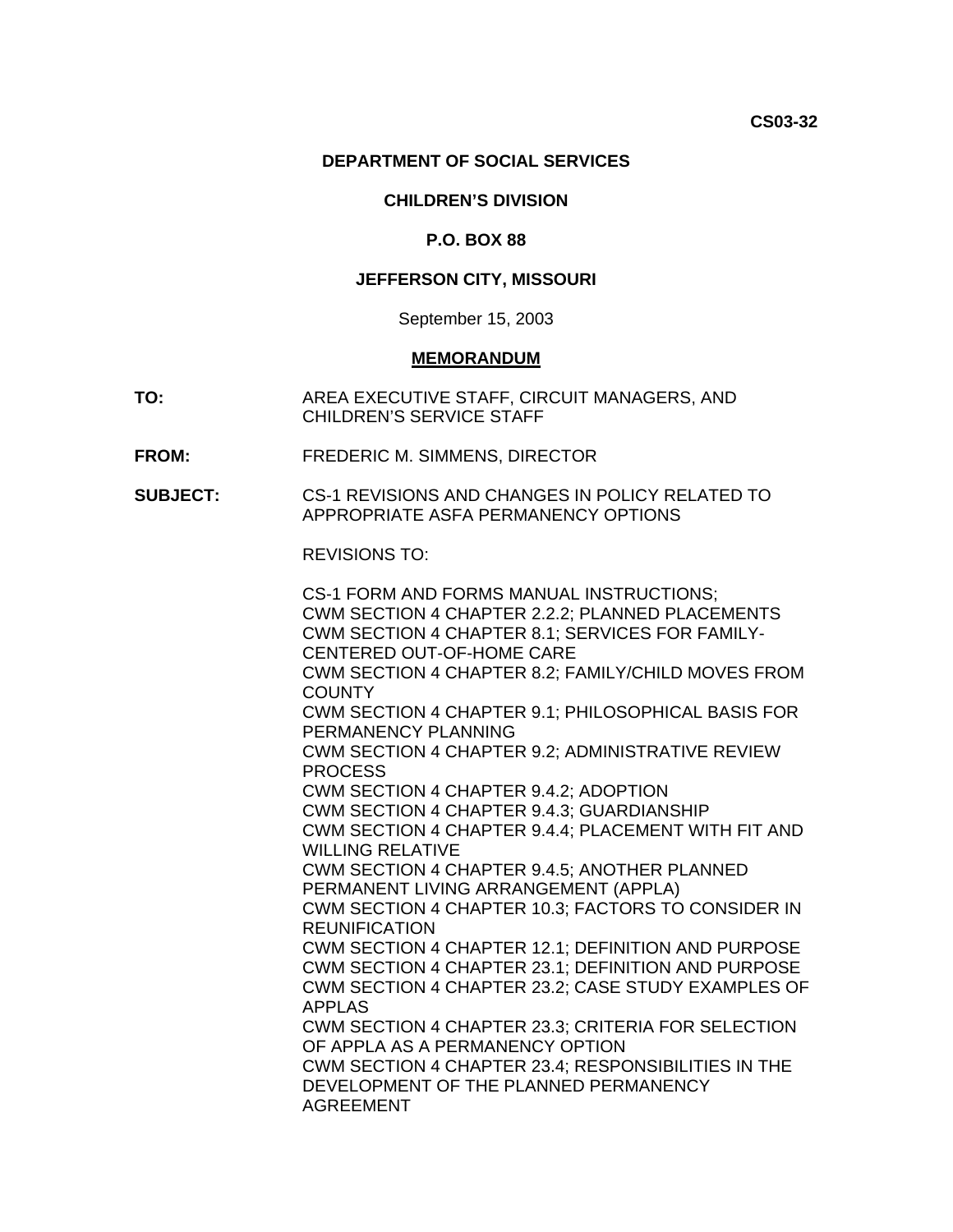[CWM SECTION 4 CHAPTER 23.5; DISRUPTION OF A PLANNED](http://dss.missouri.gov/cd/info/cwman/sec4/ch23/4_23_5.shtml)  [PERMANENCY AGREEMENT](http://dss.missouri.gov/cd/info/cwman/sec4/ch23/4_23_5.shtml) [CWM SECTION 4 CHAPTER 23 ATTACHMENT A; PLANNED](http://dss.missouri.gov/cd/info/cwman/sec4/ch23/4_23_a.pdf)  [PERMANENCY AGREEMENT](http://dss.missouri.gov/cd/info/cwman/sec4/ch23/4_23_a.pdf)

#### **REFERENCE:** CHILDREN'S SERVICES

#### **Discussion:**

The purpose of this memo is to introduce the revised CS-1, Child Assessment and Service Plan, and provide information about changes in policy related to appropriate ASFA permanency options.

### **How were the CS-1 revisions made?**

The revisions to this form are based on feedback received through the Policy Review Team Process. Through this process, all comments and recommendations made by Children's Services frontline and administrative staff, the Office of State Courts Administrator (OSCA), Juvenile Court personnel, GAL's, and CASA's regarding the CS-1 were considered and carefully evaluated during development. Additionally, the revised CS-1 was "tested" in three sites across the state. The end result of everyone's hard work is a document that meets strict federal requirements but is flexible enough to meet individual circuit requirements.

## **The CS-16 and the CS-1**

Best social work practice dictates that thorough assessments of the family and child must be done prior to development of the service plan. Needs and strengths identified during assessment, are the basis for service planning with a family.

Data from the Peer Record Reviews and Practice Development Reviews (PDR's) demonstrate there can be disconnect between assessments and the service plans developed with families. The Council on Accreditation (COA) site reviews further illustrated the need for improvement in policy and field practice.

With these facts in mind, policy and practice regarding the CS-1 were examined in depth. Although the previous version of the CS-1 called for a great deal of information *gathering*, the flow of the form made *using* the information for the purpose of service planning a cumbersome task. For this reason, the "family assessment" part of the former CS-1 was removed entirely, with the exception of basic demographic family data. The new CS-1 is now a child specific form, as is federally required, which assesses the child's individual safety, permanency, well-being needs. The family assessment is to be done by completing the CS-16. These forms compliment and partner with each other and **both are to be completed** when working with a family whose child(ren) is in out-of-home care. The CS-16 is currently undergoing revisions so that the formatting of both tools is the same and information gathered in the CS-16 will easily transfer to parts of the CS-1.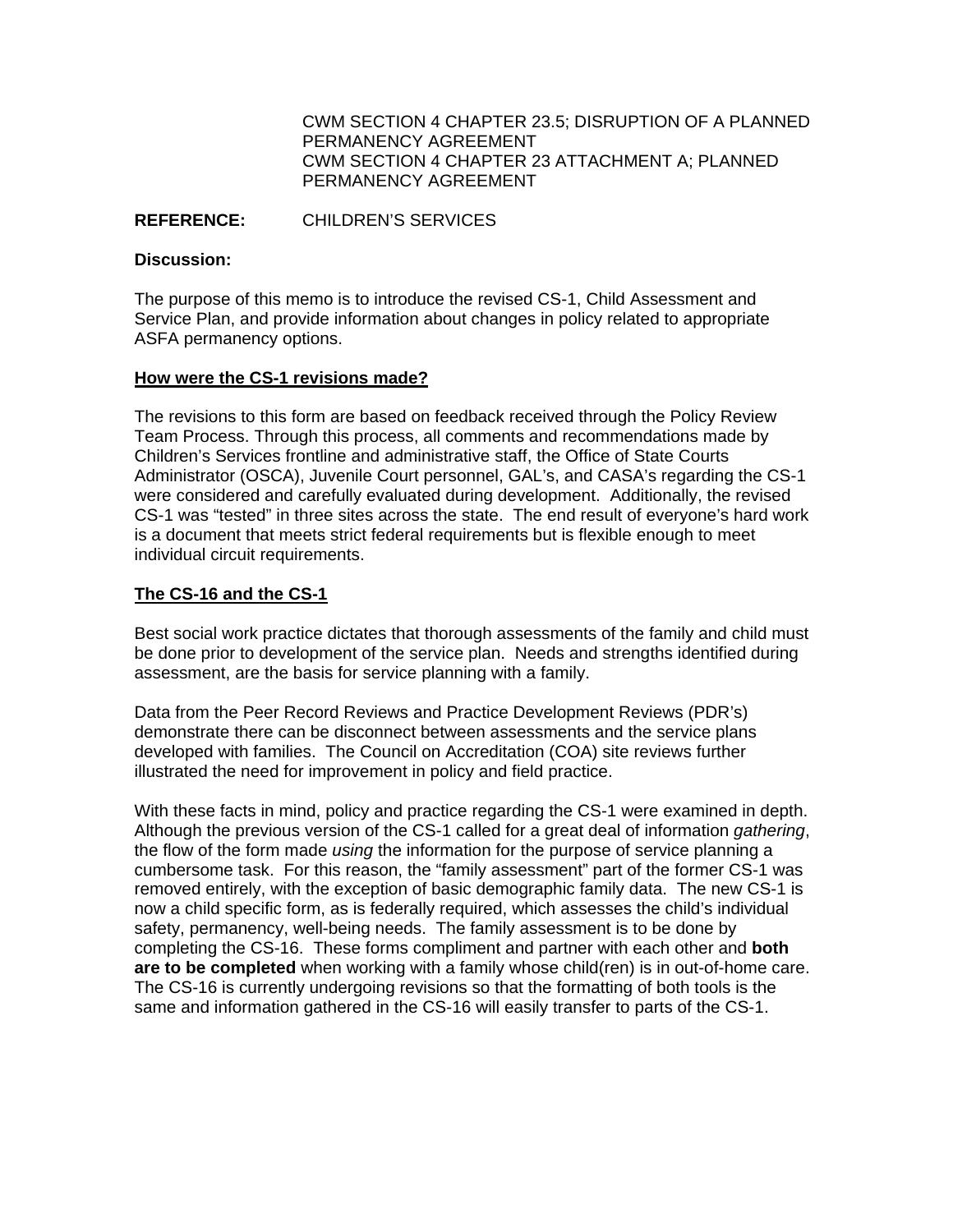### **CS-1 Enhancements**

#### *CS-1 as a Court Report*

The CS-1 has been redesigned so that information gathered and entered into the document logically leads to summary sections which can be quickly located in the document and utilized by the court. These summary sections are outlined in bold throughout the document. When properly completed, these summary sections should provide most, if not all, of the critical information the court will need during a review: child and family data, summary of reasonable efforts to prevent placement, summary of reasonable efforts to facilitate reunification and provide permanency, summary of visitation, and summary of appropriateness and child/youth adjustment to placement. In the event the court needs more detailed information about the summary sections, that information can easily be found in the document right before each summary section.

The final two sections of the CS-1, FST (Family Support Team) Data and Recommendations and the Written Service Agreement, are also outlined in bold for quick identification by the court.

Ideally, the court will accept a completed CS-1 as a court report. In circuits where the CS-1 is not accepted as a court report, the summary sections (when completed according to forms instructions) can easily be cut and pasted into a narrative report for the court.

## *CS-1 as an Electronic Document*

The CS-1 has been redesigned to be a dynamic form. In other words, the CS-1 grows as information is continuously added over the life of the division's involvement with the child. The CS-1 will no longer be printed and stored at the warehouse but will be stored electronically on the computer hard drive. After a CS-1 for a child is initially created, that CS-1 can be saved and retrieved later. In any subsequent CS-1, only new information or information which has changed must be entered in the document.

The new electronic CS-1 has "Add" buttons embedded in eight locations within the document. Clicking on these "Add" buttons allows additional lines to easily be added to the form making it "grow" as additional space is needed for future case information. The "Add" buttons allow the addition of new family members, service information, relative/kin options explored, placements, FST participants, and goals and tasks over the life of the division's involvement with the child. When a reviewer of any kind retrieves the most recent CS-1 from the case file, they will be able to quickly see all the primary details for that individual child. In the cases where TPR must be pursued, most information needed can be easily located in last CS-1 because it has been gathered and entered.

#### **System Requirements for the CS-1**

In order to be able to use all the features of the new electronic CS-1, staff **must** have MS Office XP (2002) installed on their computer. This is the standard version all Children's Division staff should have installed. If this is not the version of Word installed on your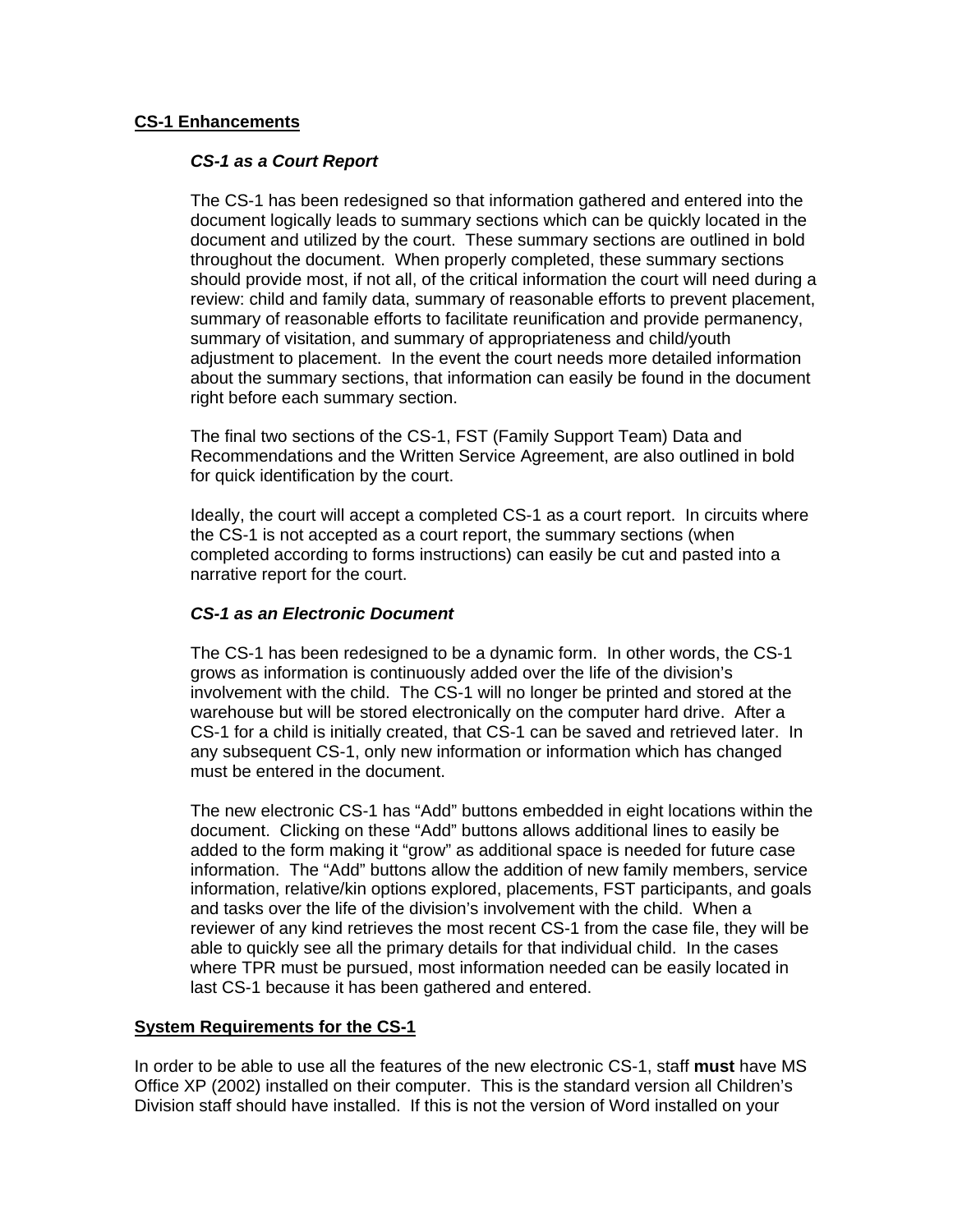computer, please contact your local Regional Site Coordinator (RSC) or Area Technical Coordinator (ATC) for assistance. *.* 

## **Standardized Permanency Options**

The ASFA statute specifies five permanency options, in order of preferred legal permanency, for children who are in alternative care: Reunification, Adoption, Guardianship, Placement with a Fit and Willing Relative, and Another Planned Permanent Living Arrangement (APPLA). These permanency options and language are also included in the Missouri Supreme Court's Resource Guide for Best Practices in Child Abuse & Neglect Cases. In an effort to standardize the language used when discussing permanency for children, these permanency options have been added to the revised CS-1 in the FST Data and Recommendations section.

Next to ensuring safety, meeting a child's permanency needs is the single most important function performed by our agency. Permanency planning permeates every aspect of the child's placement in out-of-home care. The goal of out-of-home care is to provide to every child a stable and continuous relationship with nurturing adults. Acceptance of this goal implies that no child should be allowed to drift in out-of-home placement. The child should either be reunified with his/her parents or be freed from parental custody and placed for adoption within a definite time limit. When neither of these alternatives are possible, one of three plans is utilized to secure permanency for the child; Legal Guardianship; Placement with a Fit and Willing Relative; or Another Planned Permanent Living Arrangement (APPLA).

Three of the permanency options; Reunification, Adoption, and Guardianship; are already addressed in current policy. Revisions to the forms instructions for the CS-1, Child Welfare Manual (CWM) Table of contents, CWM Section 4 Chapters 8, 9, 10, 12, 23, and Chapter 23 Attachment A reflect the addition of the other two permanency options to policy.

# *Placement with a Fit and Willing Relative*

Choosing this option is appropriate when it is documented for the court that compelling reasons exist which make all other permanency options unacceptable. **Relative placement does not prevent adoption or guardianship**. If the child is with a relative who wishes to care for the child long-term, adoption and guardianship *should still be explored* as they offer more permanence than simple placement through the court. Additionally, a relative placement need not take precedence over a stable placement with another individual who may wish to adopt or become the child's guardian.

This permanency option should be selected **only** under these circumstances:

- Return home has been ruled out;
- TPR and adoption or guardianship are not appropriate and the juvenile court and/or Division feels it is in the best interest of the child not to pursue termination;
- All relatives have been considered and there is an identified relative resource who is willing to make a permanent commitment to care for the child;
- The relative resource is able to meet the child's physical, emotional, and developmental needs;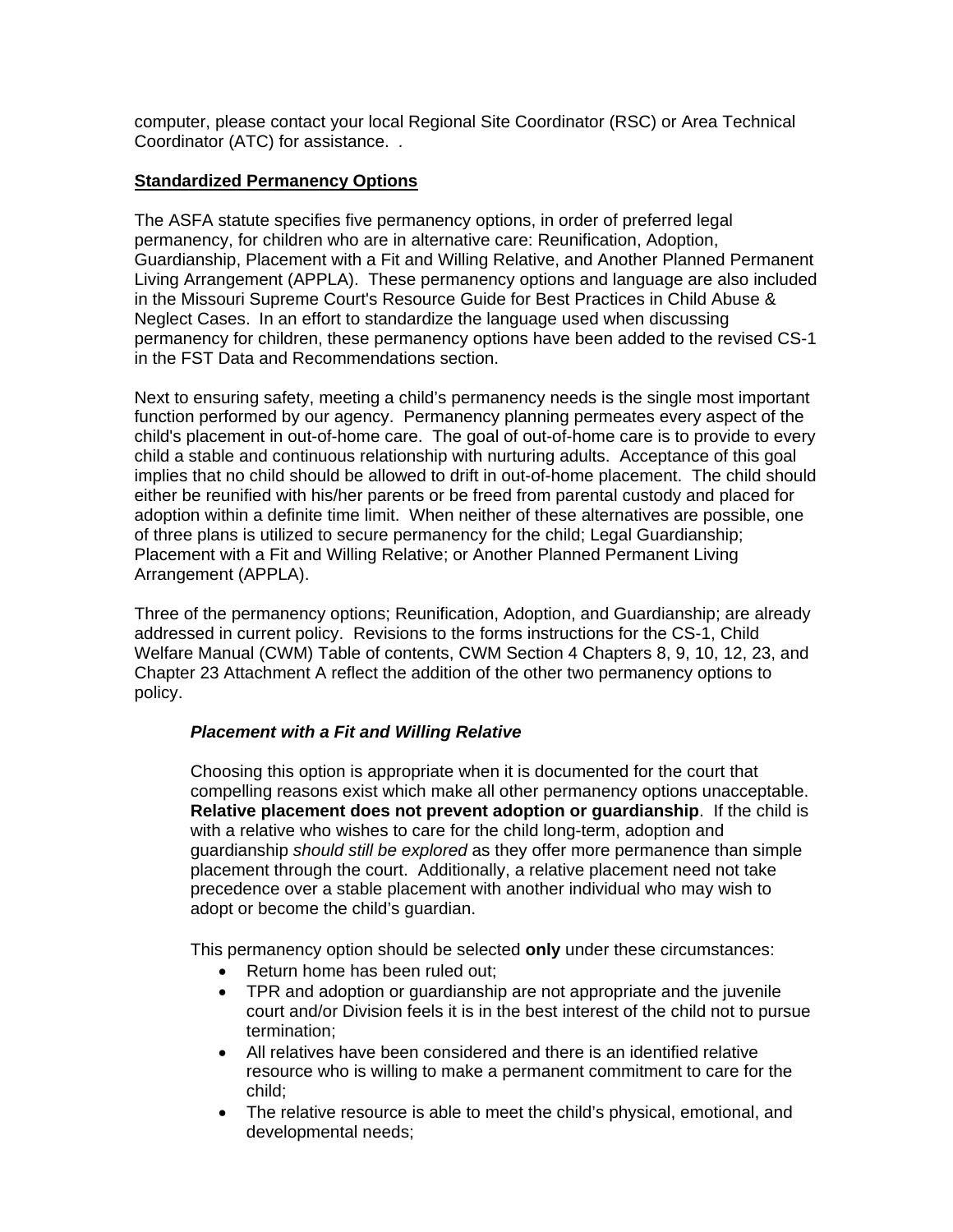- The child wants to be placed with the relative;
- The relative has been fully informed of the legal effect of the placement and all available financial resources, including adoption or guardianship subsidies;
- The parent(s) has been informed about the placement of the child with relative provider;
- If the relative plans on continuing contact with the parent from which the child was removed, they are prepared to protect the safety of the child and make decisions that enhance child's well-being about the child's contact with this parent;

Placement with a fit and willing relative, without adoption or guardianship, **is not a legally final permanency option.** Therefore, the court must continue to hold annual permanency hearings until the court enters a legally final permanency order (return of child to legal custody of parent, TPR and adoption or guardianship) or the child reaches age 21.

### *Another Planned Permanent Living Arrangement (APPLA)*

APPLA is the least preferred permanency option. This option is a **specific permanent placement** for the child, not just a foster care placement that can be indefinitely extended. Choosing this option is appropriate when it is documented for the court that compelling reasons exist which make all other permanency options unacceptable and not in the best interests of the child. Examples include when there is a significant bond, but the parent cannot care for the child due to disability; and when an Indian tribe has identified an APPLA for the child.

An APPLA should be selected as the most appropriate permanency option **only**  under these circumstances:

- Return home has been ruled out;
- TPR and adoption or guardianship are not appropriate;
- The child objects to TPR, and the juvenile court and/or Division believes it is in the best interest of the child not to pursue termination;
- Placement with a Fit and Willing Relative has been ruled out;
- There is an identified appropriate planned permanent living arrangement in which the child wishes to continue living;
- All possible additional services are explored with the child and/or the placement provider to provide permanency;
- The out-of-home care provider will make a formal Planned Permanency Agreement with the Division for this purpose.

As with Placement with a Fit and Willing Relative, an APPLA **is not a legally final permanency option**. It is subject to ongoing court review. Therefore, the court must continue to hold annual permanency hearings until the court enters a legally final permanency order (return of child to legal custody of parent, TPR and adoption or guardianship) or the child reaches age 21. Just as court hearings should explore more permanent options for the child, members of the FST should continue to explore ways in which the child's permanency and stability can be enhanced. **To summarily rule out more permanent options based on the child's age or needs is contrary to the goals of ASFA.** Individual determinations about each child's needs and circumstances are necessary.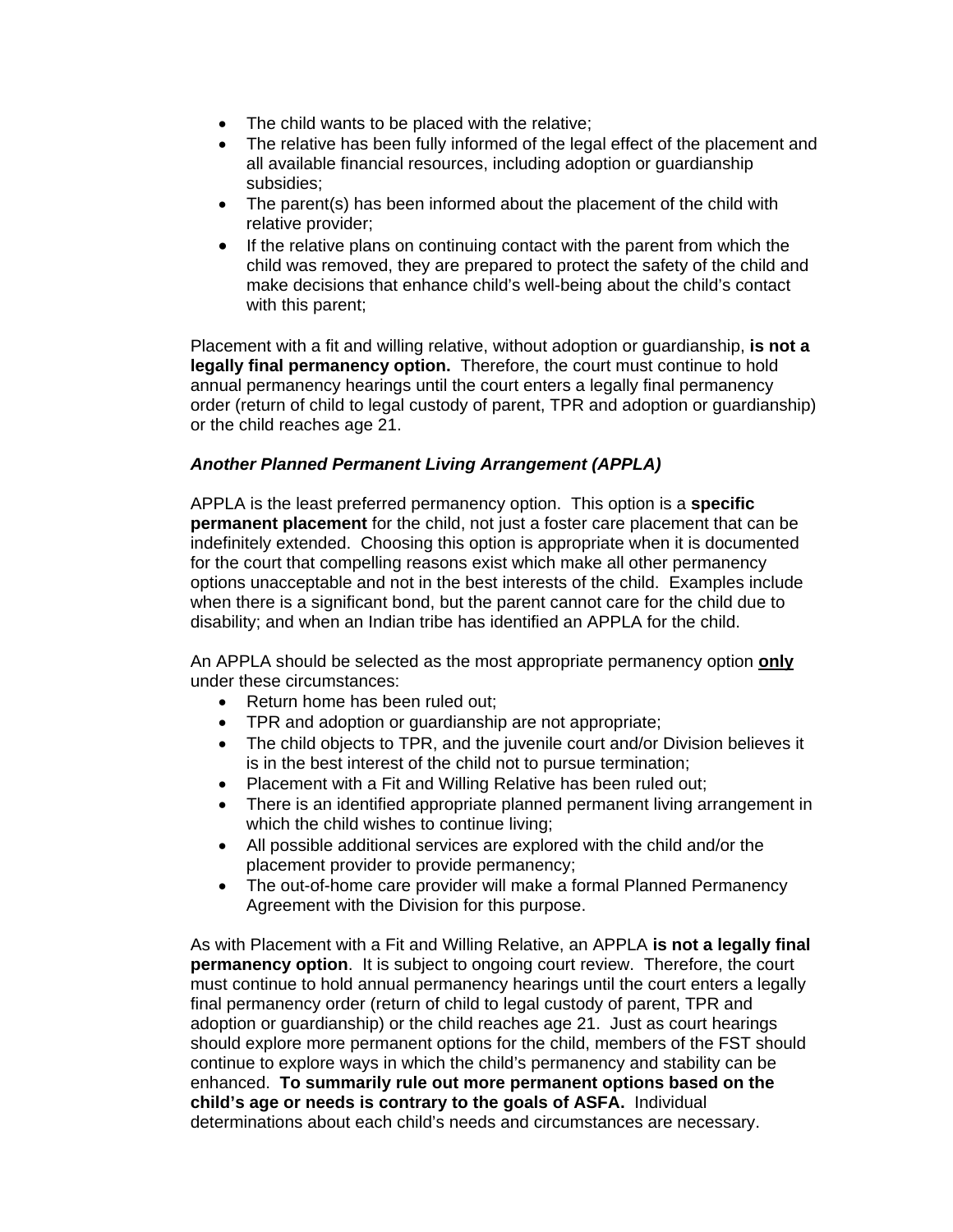## **The following do not qualify as an APPLA:**

 *Extended Out-of-Home Care or Long-Term Foster Care*. The ASFA statute explicitly *prohibits* long-term foster care as a permanency option. This is not considered a permanent living situation for a child. Long-term foster care is not stable and may disrupt, often leading to frequent moves and instability for the child and instability. All language in the CWM which refers to Extended Out-of-Home Care has been removed.

*Emancipation.* Emancipation is unfortunately what sometimes happens when children leave foster care. It is not a permanency goal because it lacks certain permanency features contemplated by APPLA. Emancipation implies a discharge from foster care simply by virtue of one's age without the necessary support system to provide sustained stability for the youth.

*Independent Living.* Independent Living is a set of services provided to a youth, not a permanency goal. A youth's APPLA may include independent living classes and other services as part of their permanent plan. An APPLA implies not just simply making a youth "independent", but implies a broader plan that includes a support system the youth can continue to access while in care as well as once they are no longer in custody.

*Information regarding the above material about Placement with a Fit and Willing Relative and Another Planned Permanent Living Arrangement is credited to Making It Permanent: reasonable efforts to finalize permanency plans for foster children / by Cecilia Fiermonte and Jennifer L. Renne; copyright 2002 © American Bar Association. Reproduced by permission. All rights reserved.* 

# **SS-61 Goal Codes**

The permanency option selected on the CS-1 must match the goal selected in field 16 of the SS-61. Revisions to the SS-61 fields are currently in progress. Until such time that the SS-61 fields and code sheet can be updated and as of October 1, 2003, staff should use code 06 in field 16 for Another Planned Permanent Living Arrangement and code 08 for Placement with a Fit and Willing Relative. **Code 04, Long Term Foster Care, should no longer be used for any child in Out-of-Home Care.** Revisions to the SS-61 code sheet reflecting this change will be forthcoming.

## **The Planned Permanency Agreement**

Previously called the "Extended Out-of-Home Care Agreement", a Planned Permanency Agreement should be completed whenever either of the two permanency options, Placement with a Fit and Willing Relative or APPLA, is selected for a youth. See attached CWM Section 4 Chapter 23 and Chapter 23 Attachment A.

## **ACTION TO BE TAKEN:**

- 1. Review this memorandum with all Children's Division Staff.
- 2. Remove the CS-1, dated 3/01, and CS-1 forms instructions dated 1/01, from the Forms Manual and replace with the revised CS-1 and revised forms instructions.